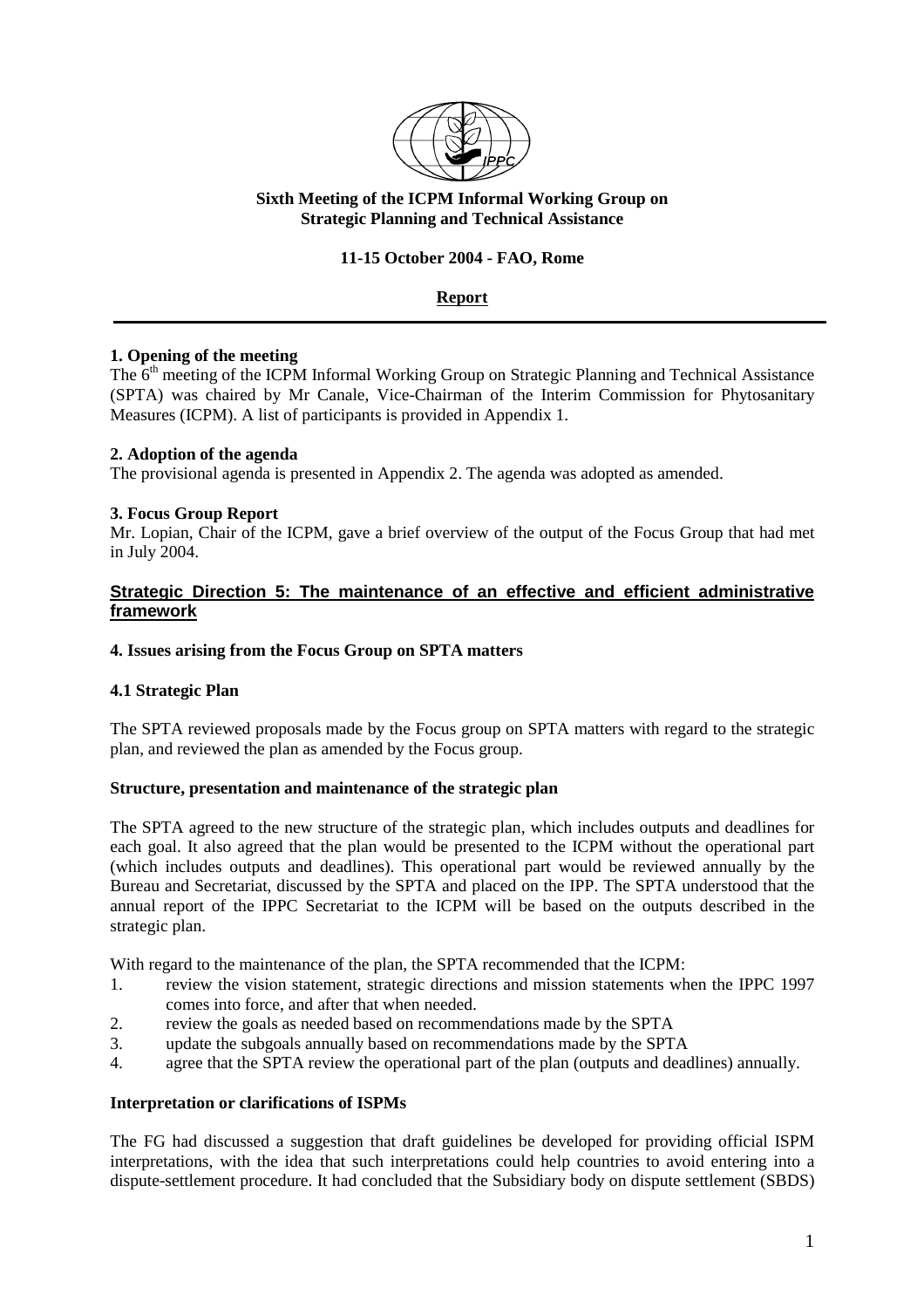could discuss this at its next meeting on the basis a discussion paper to be prepared by Brazil. The SPTA agreed to the FG recommendation.

### **Regionalization**

The SPTA discussed regionalization. It noted that this topic was under discussion in the SPS Committee. The issues of discussion in the SPS Committee concerned administrative measures (in particular undue delays in the procedures leading to bilateral recognition of pest free areas) and the multilateral recognition of pest free areas. It was also noted that the issue of regionalization was addressed in several ISPMs and draft ISPMs, and that the draft revised ISPM No. 1 proposed new language covering undue delays.

The SPTA recognized that further action was required to meet the concerns raised in the SPS Committee, and it recommended that the general role of the IPPC with regard to regionalization and administrative delays should be discussed by an open-ended working group during ICPM-7. Discussion papers for this working group would be developed by the Bureau and the Secretariat. The discussion papers would include the issues related to the SPS Committee and the experience of OIE on the recognition of disease-free areas. Representatives of OIE and SPS will be invited to present the views or prospective of their respective organizations during the ICPM plenary, and will also be invited to participate in the open-ended working group.

### **Other issues**

The SPTA will consider the characterization of priorities (high, medium, low) in the strategic plan at its next meeting.

The Secretariat was asked to report to ICPM-7 on its activities concerning the preparation of explanatory documents.

The SPTA considered a proposal to introduce a subgoal under Strategic direction 5 (The maintenance of an effective and efficient administrative framework), which would provide for the monitoring of the effectiveness of the IPPC. It welcomed the proposal but recommended that it be postponed until a comprehensive evaluation of the IPPC (see section 4.3) has been carried out.

The SPTA recommended that the ICPM:

1. adopts the Strategic Plan, as amended.

#### **4.2 Business Plan**

The SPTA recognized the quality of the business plan. Some general changes were suggested. They include:

- In the executive summary, differentiate between the revenues for the FAO regular programme and the extra budgetary revenues
- Stress the consequences if the IPPC Secretariat only receives regular programme revenues
- Add the value of the global agriculture/forestry exports
- Present a stronger link between the IPPC and the SPS, and its relationships to Codex and OIE
- Match the revenues and expenditures in the appendix with the budget proposal for 2005.

There were also a number of editorial comments that SPTA members were requested to submit directly to the Secretariat.

The SPTA recommended that the ICPM:

1. endorses the Business plan.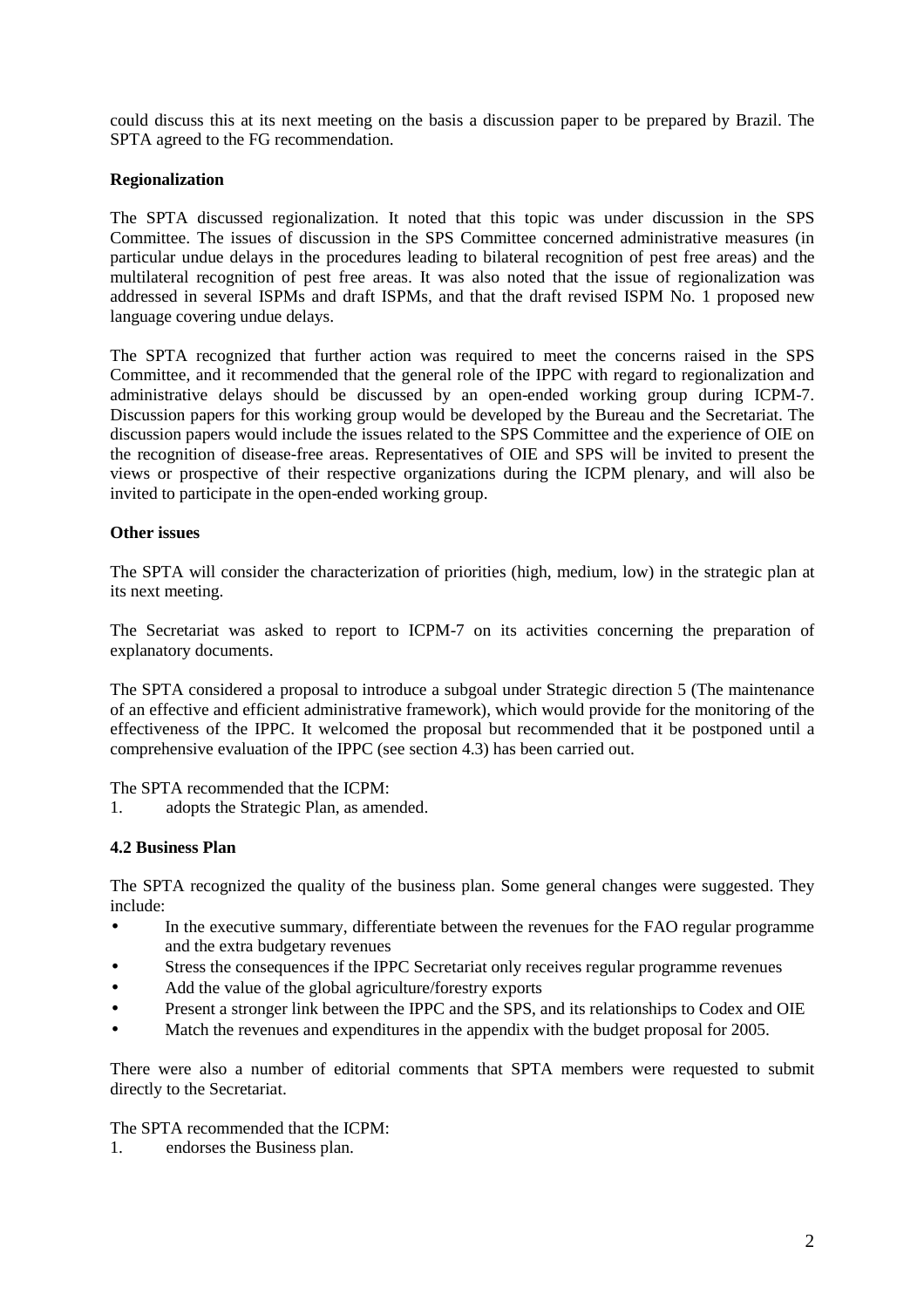## **4.3 Long term funding options and proposed evaluation**

There was great concern expressed in that the funding of the IPPC Secretariat may fall back in 2006- 2007 to some 75% of the 2004-2005 level and to half of what would be needed according to the Business Plan as arrears would not be available for the next biennium. The FG had considered several funding options but had not reached a conclusion for consideration by the SPTA and submission to the ICPM. The SPTA agreed to the two stage approach recommended by the FG. The first stage would be to recruit a consultant to study various funding options. The consultant would be supported by an extended Bureau to deal with phytosanitary considerations in the proposal. The second stage would be undertaken at a later time, and would be an evaluation of the ICPM infrastructure, the IPPC Secretariat, and the outputs and outcomes of the system.

In relation with the evaluation of funding, the SPTA recommended that the ICPM:

- 1. agree to the two step approach proposed by the FG, including a consultant and a group.
- 2. decide that the first stage of the evaluation should be carried out in 2005, and reported to ICPM-8 in 2006, through the SPTA in 2005.
- 3. decide that the group assisting the consultant in its task should be a new Focus group composed of an extended Bureau.
- 4. adopt the terms of reference for a new Focus group to conduct an analysis of the potential funding arrangements of the IPPC

Regarding the evaluation of the IPPC and its structures, the SPTA noted the report of the FG and recognized the usefulness of such an evaluation. It recommended that the ICPM:

- 1. decide that this evaluation should be carried out before the entry into force of the IPPC 1997
- 2. decide that, dependent on the availability of resources including the resources from the FAO evaluation service, this evaluation should take place in 2007.

### **4.4 Budget**

# **4.4.1 Proposed revenues and expenditures for 2005**

# *IPPC Trust Fund*

The Secretariat presented an overview of IPPC trust funds. It was noted by the SPTA that it was difficult to plan expenditures when the donations to the IPPC Trust Fund were not fully confirmed, especially for 2006. The SPTA noted that the ICPM had determined that the first \$500,000 (US) donated to the IPPC Trust Fund should be used to fund ICPM participation, regional workshops to review draft ISPMs and technical assistance for implementing ISPMs. It was also noted that the New Zealand contribution to the IPPC Trust Fund from 2004 was not recorded as part of the first \$500,000. The Secretariat agreed to make these adjustments and to also present a budget for 2006 showing the known donors and proposing anticipated expenditures to help show that extra contributions to the IPPC Trust Fund were needed.

The SPTA recommended that the revenues and expenditures proposed for the IPPC Trust Fund be adjusted as stated above and submitted to the ICPM-7 for consideration and adoption. The SPTA requested the ICPM to clarify the interpretation of paragraph 73 of the report of ICPM-6.

## *FAO budget*

The SPTA considered the revenues and expenditures for the IPPC Secretariat. The SPTA noted that some adjustments would have to be made to these figures to reflect the discussion on the IPPC Trust Fund. The SPTA also suggested that costs (both non-staff and staff) that were from other sources should be shown to reflect the resources needed to deliver the existing work programme. It also noted that there would have to be some slight adjustments to reflect some of the other discussions which had taken place during the week, notably the inclusion of the costs for a consultant to study the long term funding issues and the costs of a meeting on liaison with research and teaching organizations.

The SPTA noted the proposed revenues and expenditures for the IPPC Secretariat and recommended that these adjusted figures be presented to the ICPM for information.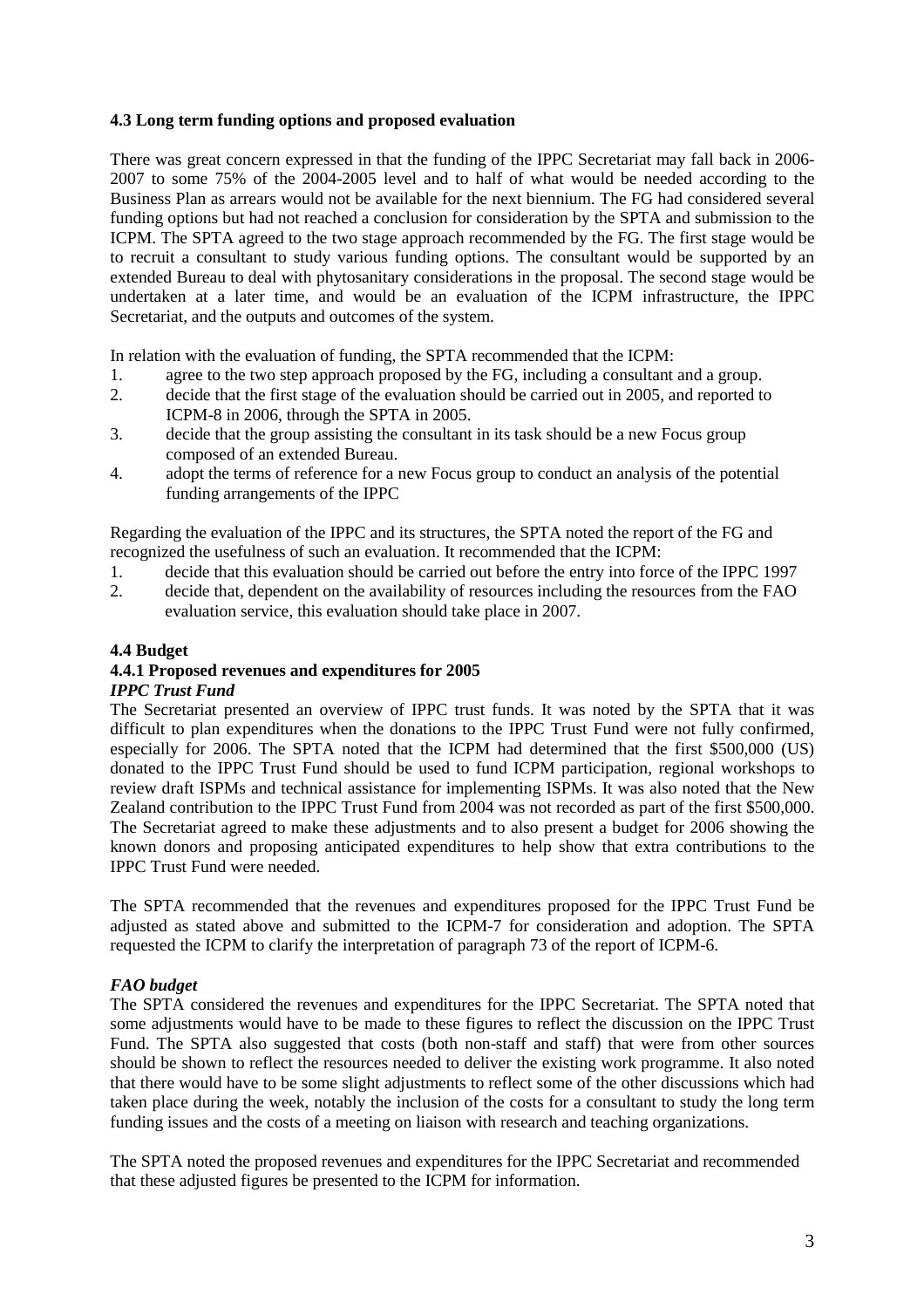#### **4.4.2 Financial guidelines for the IPPC Trust Fund**

The ICPM at its sixth session had agreed that updated financial guidelines for the IPPC Trust Fund be submitted to its next session, in consultation with the SPTA and the Bureau. The financial rules were presented by the Secretariat for discussion and further amended by the SPTA. The SPTA recommended that these financial guidelines should now be submitted to the ICPM, after final clearance by the relevant FAO Departments.

#### **4.5 Draft terms of reference for the Informal working group on strategic planning and technical assistance**

The FG had drafted terms of reference for the SPTA, as requested by the ICPM. The SPTA welcomed these draft terms of reference, which attempted to address all concerns voiced over the years on the operation of the SPTA.

Comments were made in particular on the proposed composition of the SPTA. The proposed structure was: a core group of 10 persons (participation funded), composed of the bureau, plus four representatives from the regions not represented by the bureau members, plus the immediately preceding bureau chair (if not in the bureau), plus the chairpersons of the Subsidiary body on dispute settlement and of the Standards Committee; other interested persons (participation not funded). The SPTA welcomed the attempt to introduce balance between developing and developed country, but diverging opinions were expressed on the proposed composition. In particular, some questions were:

- whether the bureau members could be considered as representatives from their regions, and whether it would not be better to have 1 representative from each FAO region (instead of 4).
- how to deal with the fact that the preceding bureau chair might have left for reasons which would prevent him/her to attend meetings
- whether the chairs of subsidiary bodies should be part of the core group, or should be invited when subjects required it (although it was noted that the review of the strategic plan meant that their area of expertise would be discussed at each meeting)
- what would be the duration of mandates (although it was noted that this structure was intended to remain only until the IPPC 1997 came into force, in a few years).

The SPTA revised the Terms of reference taking into account the above questions. In regard to the question raised by the FG on the name of the SPTA, it was thought that no name change would be necessary.

The SPTA recommended that the ICPM:

1. adopts the Terms of reference as amended.

## **Strategic Direction 1: The development, adoption and monitoring of the implementation of ISPMs**

#### **5. Matters referring to the Standards Committee 5.1 Standards Committee report**

The Secretariat presented a brief overview of the standard setting process, and explained that the process for selection of expert working group members involved the approval of both the Standards Committee and the bureau. Once the selection was complete, the names of expert working group members were posted on the IPP. It was emphasised that the work load of the Standards Committee was continually growing, and stated that the first two Technical Panels (TP) had met and that their meetings had been successful. The Secretariat noted that more permanent membership for TPs would be determined next year; the expertise needed would be refined based on recommendations from TP members. It also noted that the working groups of the ICPM worked in English and that it was very difficult when experts were nominated who did not have a working level of English.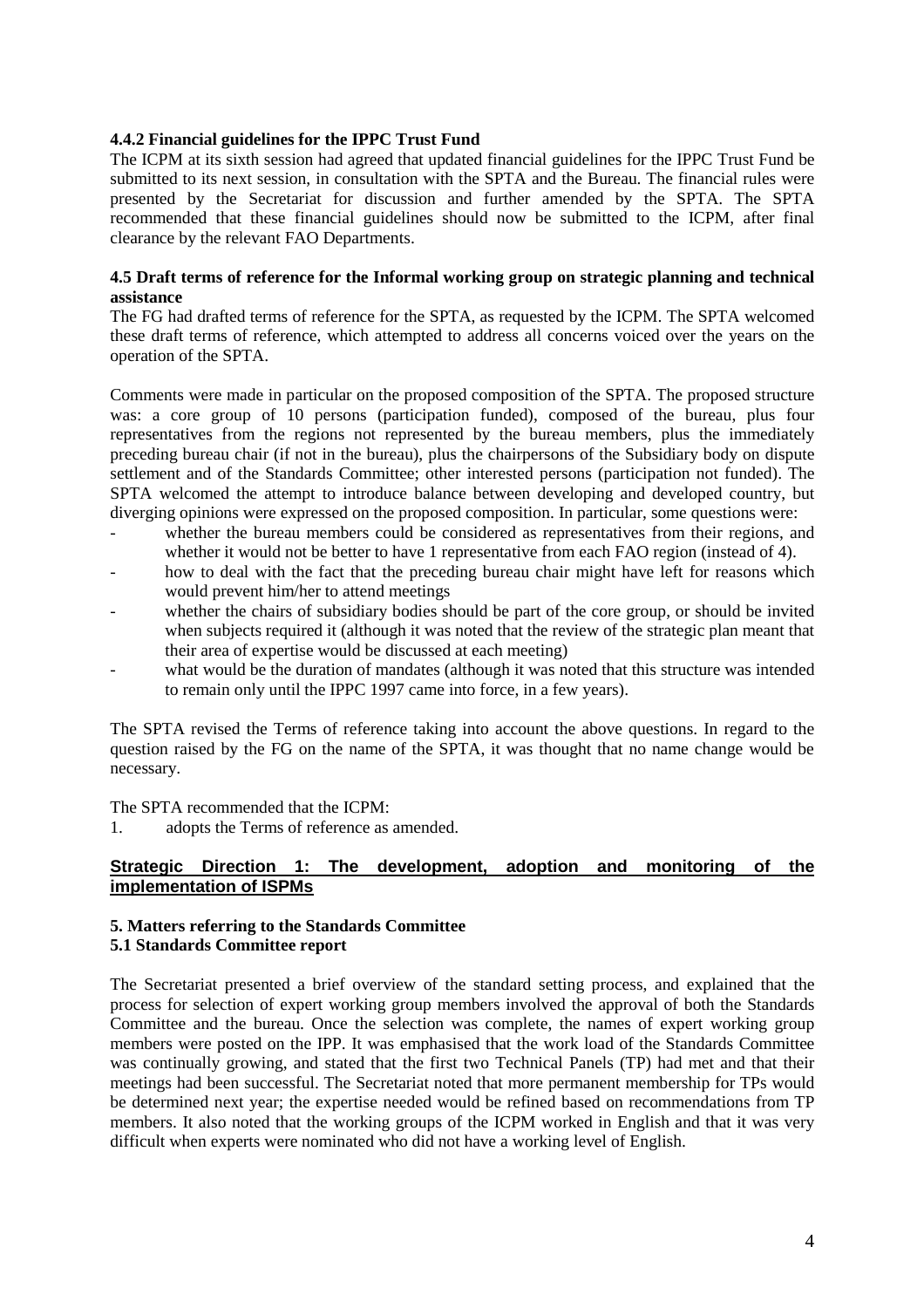The SPTA noted that there were 23 standards under development, and that 4 technical panels had been established, which oversaw the development of an additional 4 standards and 19 diagnostic protocols. The Secretariat would report on progress on these standards at the next ICPM.

It was noted that some countries, in their response to the draft ISPMs on transit that had been circulated during this year's country consultation, had replied with "no comments, return to expert working group", while giving only a general reason for the rejection of the standard. The Standards Committee had set up a new process this year and was using the steward to review and respond to comments received, and to give a recommendation to the Standards Committeeon whether to proceed or not. The major concern was that if the steward believed that the draft ISPM could be modified to address the concerns expressed in specific country comments, the Standards Committee might move the draft standard forward but there would be a possibility that the concerns of countries which had not sent specific comments might not be addressed. The SPTA noted this concern and recommended that the Standards Committee proceed and review comments taking into account the recommendation of the steward.

## **5.2 Terms of Reference and Rules of Procedure of the Standards Committee**

The Secretariat introduced a document containing revisions to the Terms of Reference (TOR) and Rules of Procedure (ROP) of the Standards Committee, based on decisions at ICPM-6 and discussions in the Standards Committee. The suggested revisions addressed, among other topics, the new structure of the Standards Committee as agreed at ICPM-6 and the question of how to replace members of the Standards Committee who have resigned or are no longer able to attend the necessary meetings.

The SPTA also reviewed and proposed modifications to other sections of the TOR and ROP, pursuant to the request of ICPM-6 that SPTA analyzes the TOR and ROP and submits resulting changes to ICPM-7. The proposed modifications cover, among others, rules and period of membership (rules 1 and 3), replacement of members (rule 2), chair (rule 4), sessions (rule 5) and reports (rule 8).

The SPTA recommended that the ICPM:

1. adopts the terms of reference and rules of procedure as amended.

## **6. Topics and priorities for standards**

The Secretariat introduced this point, explaining that new topics and priorities, although not needed for the following year's work programme would be required to build a proper work programme. A framework for standards and procedures of the ICPM was presented. The SPTA welcomed it and thought that it would be useful to help identify priorities.

The SPTA found some difficulties in applying all the criteria for identifying topics and priorities for standards as laid out by the ICPM, in the absence of relevant statistical information. Nevertheless it established a list and recommended that the SC draw from that list when determining priorities for standard development to be submitted to the ICPM for inclusion in the work programme. The list is not in any priority order. However, the SPTA identified three strategic areas of work: PRA for weeds; propagating material; and soil and growing media. The SPTA recommended that a TP on surveillance for specific pests be considered by the SC.

The SPTA recommended that the Secretariat update the procedures for identifying topics and priorities for standards as presented in the IPPC Procedural Manual (first edition 2004) to reflect the changes to the standard setting process, modify dates as needed and include the submission form (modified to include a section on IPPC criteria for setting topics for the work programme). John Greifer from the USA agreed to review these modifications before the modified procedures would be presented to ICPM.

## **7. Electronic certification**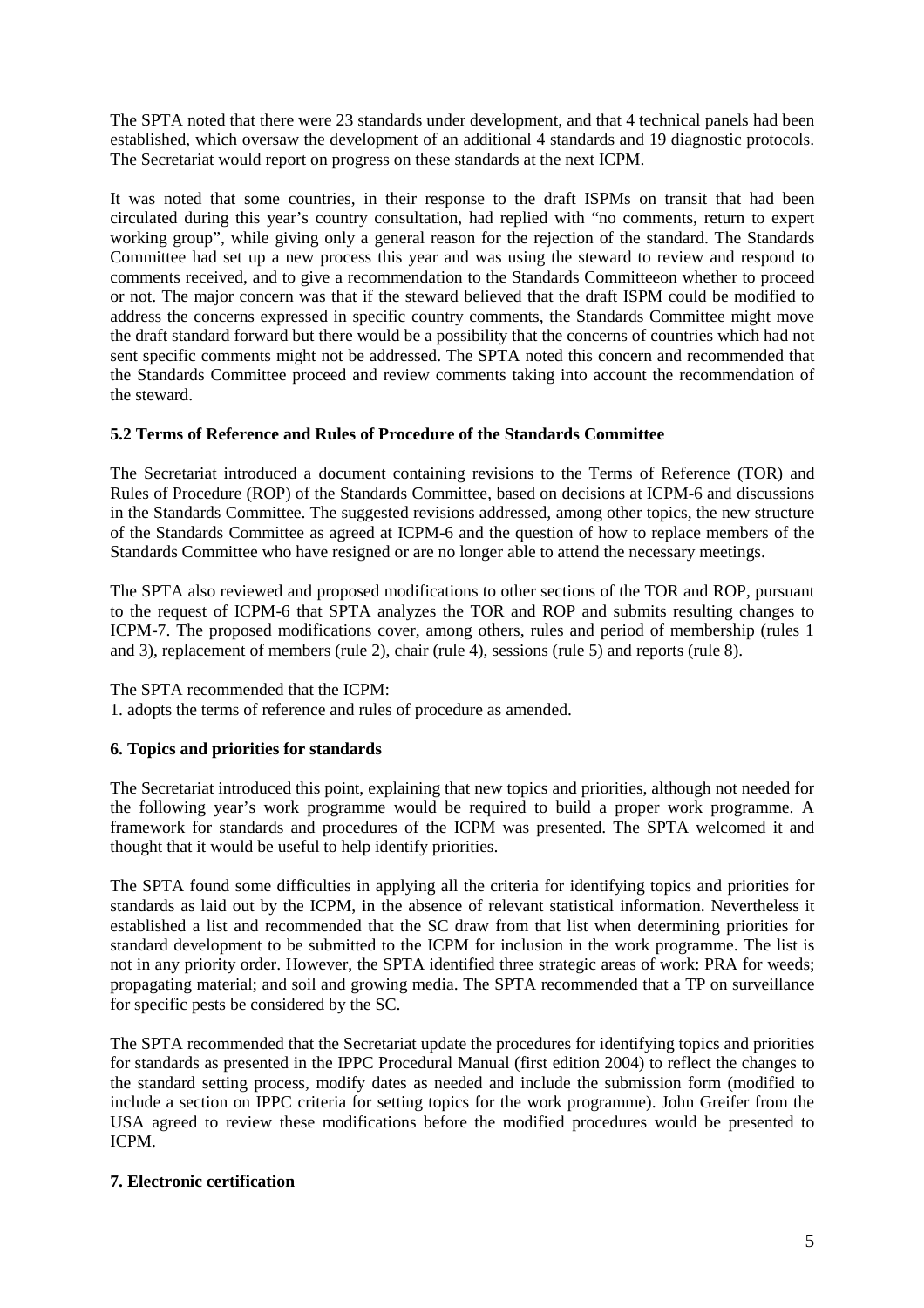The SPTA noted the work being undertaken on e-certification under the UN initiative on trade facilitation, UN/CEFACT, presented to the recent Technical Consultation (Nairobi, September 2004), and recommended that the Secretariat:

- establish contacts with those responsible for e-certification within OIE and Codex to ensure a common strategic position on the subject among the international standard-setting bodies
- prepare a paper for consideration at an informal working group at ICPM-7, in collaboration with the UN/CEFACT project

#### **Strategic Direction 2: Information exchange**

#### **8. Information exchange work programme**

The SPTA took note of the planned IPPC information exchange activities for 2004, the plans for 2005 and the detailed work programme according to the headings in the 2004 strategic plan. It noted the complications concerning an official FAO contact point and the national IPPC contact point. It welcomed the development of a paper to be provided to the SPTA on defining the role of IPPC and FAO contact points.

The SPTA welcomed the work undertaken in recent months, under the guidance of the IPP support group, to improve the IPP. It endorsed the plan, as amended during the meeting, for the roll-out of the IPP during 2005 and recommended that the overall workplan on information exchange and the workplan of the IPP be updated to mid-2006 and submitted to the ICPM for approval.

#### **Strategic Direction 3: The provision of dispute settlement mechanisms**

#### **9. Dispute Settlement**

The chair of the SBDS provided an update of activities of the SBDS. Three items are under preparation: an advocacy document; a manual on the IPPC dispute settlement process; and a roster system that may be used for listing experts for dispute settlement procedures. The SPTA discussed possibilities to use the SBDS to facilitate resolution of disputes and address issues of non-compliance, and considered lessons that might be drawn from other fora in this regard. The Chair of the SBDS expects to present one or more documents to ICPM-7 on these matters.

#### **Strategic Direction 4: The development of the phytosanitary capacity of members by promoting the provision of technical assistance**

#### **10. Technical Assistance**

#### **10.1 Expert working group on technical assistance**

The Secretariat introduced a paper proposing an agenda for a meeting of a new Expert Group on Technical Assistance in March 2005. The paper highlighted the importance of technical assistance. The SPTA agreed on the importance of this action.

Following discussion, three agenda items were agreed upon for the meeting: (1) IPPC implementation needs assessment; (2) development of a strategy for IPPC implementation; (3) short term action plan. A possible fourth agenda item on evaluation or monitoring was discussed, and referred back to the Secretariat for further consideration. On this item, some suggested that a focus should be on evaluating the effectiveness of technical assistance in addressing capacity needs of developing countries, rather than on monitoring implementation (or compliance) more generally.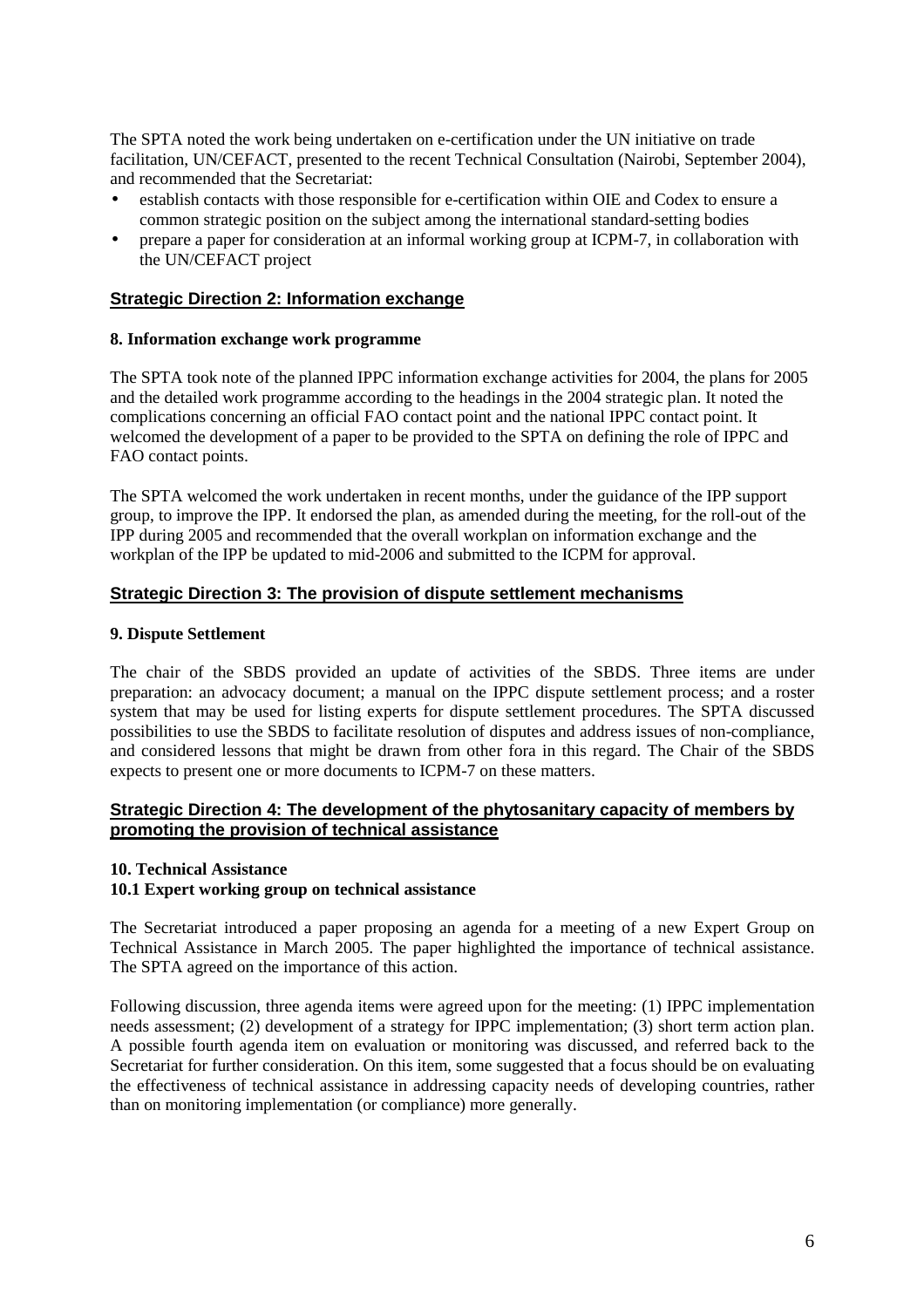#### **10.2 Role of RPPOs with regard to the Convention**

The SPTA reviewed the proposal made by the FG and 3 RPPO representatives on the roles and functions of RPPOs, and subsequently amended by the Technical Consultation of RPPOs in September. The SPTA welcomed this text. It recommended that it should be adopted by ICPM-7. It suggested however that the ICPM should consider making the following amendments:

Delete the reference to the Focus Group. Rewording proposed:

"**The Focus Group recommends that aA**reas of cooperation between RPPOs and the IPPC, ..."

- *Standard setting process, 5th bullet point:* 

Take account of the fact that explanatory documents are developed under the auspices of the Secretariat and reviewed by the SC. Rewording proposed:

"preparation of **draft** explanatory documents on ISPMs according to paragraph 111 of the Report of the Sixth Session of the ICPM**, under the auspices of the IPPC Secretariat**"

- *Standard setting process, 6th bullet point:*

Avoid confusion between regions and RPPOs. Rewording proposed, taking into account the fact that the text includes "as appropriate"

"as appropriate, provision of technical and administrative support to Standards Committee members **in their region**."

- *Technical assistance, 3rd bullet point* 

It would be important to report also on successes of implementation. Rewording proposed:

"Report on implementation difficulties **and successes** ...."

The SPTA also reviewed a paper proposed by the TC on the organization of TCs. It welcomed this proposal which would improve the contribution of TCs to the work of the ICPM, and acknowledged the need for such procedures. It noted that the ICPM would receive these as part of the report of the TC. It considered that the development and adoption of such procedures was a matter between the IPPC Secretariat and RPPOs.

The SPTA noted that this paper would be available to the ICPM as part of the report of the TC. It recommended that the ICPM should decide on how to proceed further, and recommended that the Secretariat work with RPPOs to review the proposed procedure in order to ensure the feasibility of the proposal. In particular, there was a need to consider resource issues.

### **Strategic Direction 6: Promotion of IPPC and cooperation with the relevant international organizations**

#### **11. Liaison with research and teaching organizations**

A preliminary paper providing a description of a programme to liaise with research and teaching organizations concerning phytosanitary matters was presented to the SPTA. The Secretariat reported that a contract would be concluded at the beginning of 2005 to start investigate what could be done in this area.

The SPTA expressed concerns on the decline in availability of diagnostic services. It stressed that it was important to make progress in this area, and noted the paper presented to it. It took note that

<sup>-</sup> *2nd paragraph of the introduction:*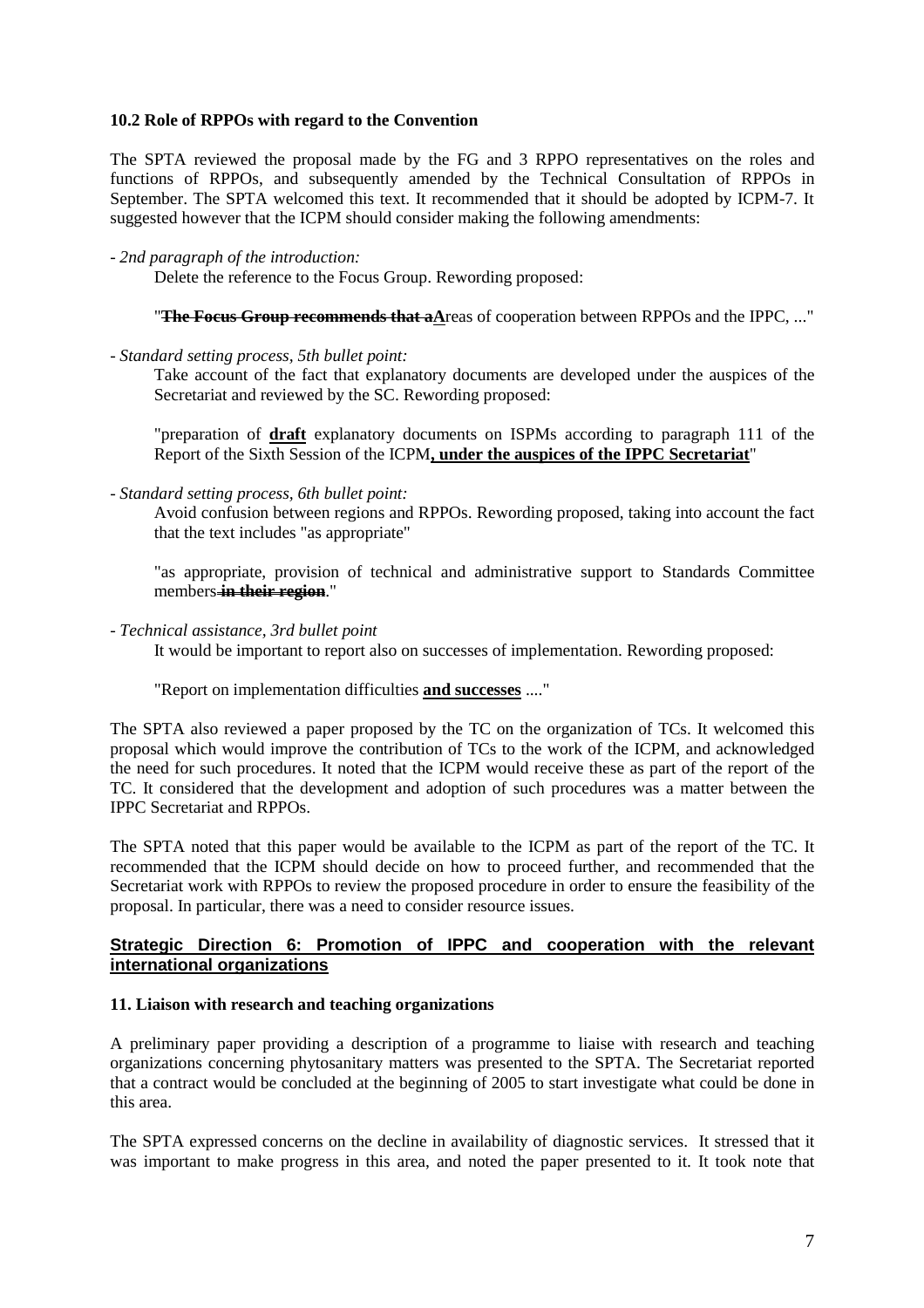activities would start in 2005 and would include a meeting of an expert working group on liaison with research and teaching organizations. The SPTA would review outcomes at its next meeting.

### **12. Closer cooperation between IPPC and the COP of the CBD**

The meeting had before it the report of the joint meeting of the Chairmen and the Secretariats of the IPPC and Convention on Biological Diversity, which was held on 20 May 2004 in Montreal, Canada. The SPTA noted the large number of possible joint actions that had been identified during the meeting and expressed some concern that there might be no staff resources available in the IPPC Secretariat to meet these requests. Concern was also expressed on the differences in the use of terms between the IPPC, the CBD and the Cartagena Protocol, particularly in the field of alien invasive species. It recognized that it would be impossible to harmonize terms fully and agreed that it would be worthwhile to develop an anthology of terms across a number of conventions. The SPTA stressed the need for cooperation with the Secretariat of the CBD, in particularly in relation to the COP decision which had clearly recognized the role of the IPPC in the management of alien invasive species. The SPTA welcomed the cooperation with the CBD/Cartagena Protocol Secretariat on the website and information sharing. The SPTA recommended that the report of the joint meeting be submitted to the ICPM for information.

### **13. Relations with OIE and Codex**

The SPTA considered a paper on the relationships with OIE and Codex prepared by the Chair of the ICPM. It was noted that the three standard-setting organizations are all involved on some issues (arising in the context of the SPS Agreement), but had not always been able to coordinate these activities. The paper suggested that the three organizations could try to work together to make a general framework on standards, and could then develop more specific standards within that framework. The SPTA noted that subjects such as liaison with research and teaching organizations and electronic certification could also be of interest for the three organizations.

The SPTA noted the paper, accepted the proposals made in it, and took note that a paper would be presented to the ICPM.

## **Other business**

#### **14. ISPM No. 15**

The issue of implementation of ISPM No. 15 with additional phytosanitary measures was raised. Two members of the SPTA believed that if countries continued to do this, it would send a message that contracting parties might not be committed to implementing standards as adopted by the ICPM, thus undermining the objective of international harmonization.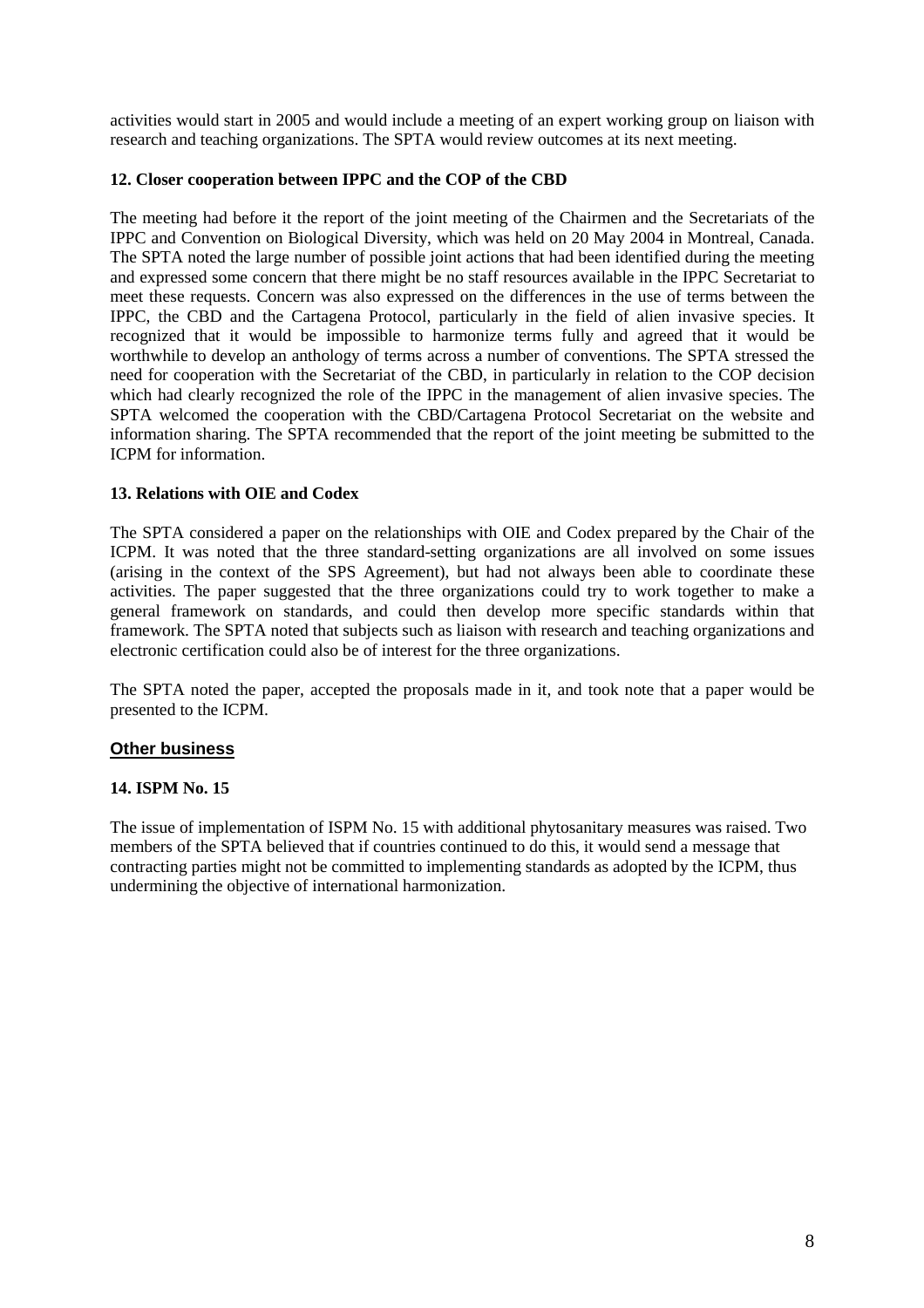# **Appendix 1**

# **LIST OF PARTICIPANTS**

| Eunice ADAMS                                  | Velia ARRIAGADA RÍOS                           |
|-----------------------------------------------|------------------------------------------------|
| Deputy Director                               | Jefe                                           |
| Ministry of Food and Agriculture              | Departemento de Asuntos Internacionales        |
| P.P.R.S.D.                                    | Servicio Agricola y Ganadero                   |
| P.O. Box M37                                  | Ministerio de Agrícultura                      |
| Accra                                         | Santiago                                       |
| Ghana                                         | Chile                                          |
| Tel: +233-021-302638                          | Tel: $+56-2-3451200$                           |
| Fax:                                          | Fax: $+56-2-3451203$                           |
| e-mail: akyeadams@hotmail.com                 | e-mail: velia.arriagada@sag.gob.cl             |
|                                               | <b>Reinouw BAST-TJEERDE</b>                    |
| <b>Steve ASHBY</b>                            |                                                |
| Head                                          | National Manager                               |
| <b>Plant Quarantine Branch</b>                | <b>Export/Import Section</b>                   |
| Department for Environment Food and Rural     | Plant Health and Production Division           |
| <b>Affairs</b>                                | Canadian Food Inspection Agency                |
| Foss House, King's Pool                       | 59 Camelot Drive                               |
| 1-2 Peasholme Green                           | Ottawa, Ontario                                |
| YO1 7PX York                                  | Canada                                         |
| United Kingdom                                | Tel: $+1-613-2252342$                          |
| Tel: +44-1904455048                           | Fax: $+1-6132286606$                           |
| Fax: $+44-1904455198$                         | e-mail: rbast@inspection.gc.ca                 |
| e-mail: steve.ashby@defra.gsi.gov.uk          |                                                |
| Luis Manuel BENAVIDES GONZÁLES                | Alhaji Bello BINDAWA                           |
| Ingeniero Agrónomo                            | Nigerian Plant Quarantine Service              |
| Dirección Nacional de Sanidad Vegetal         | P.M.B. 3048, Airport Road,                     |
| Ministerio de Desarrollo Agropecuario         | Kano                                           |
| 813-0258, Zone 13 Plaza Tocumen               | Nigeria                                        |
| Panama                                        | Tel: +234-8055071832 (mobile)                  |
| Republic of Panama                            | Fax:                                           |
| Tel/Fax: +507-220-7079/290-6710               | e-mail: bindawabello@yahoo.co.uk               |
| e-mail: dnsv11@mida.gob.pa                    |                                                |
| Felipe CANALE                                 | Maghespren CHINAPPEN                           |
|                                               |                                                |
| <b>ICPM Vice Chairperson</b>                  | Principle Research and Development Officer     |
| Ministerio de Ganadeéria, Agricultura y Pesca | Ministry of Agriculture, Fisheries and Natural |
| Meliton Gonzalez, 1169 - p.5                  | Resources                                      |
| Montevideo                                    | Réduit                                         |
| Uruguay                                       | Mauritius                                      |
| Tel: +598-2-6289471                           | Tel: +230-4644872                              |
| Fax: +598-2-6289473                           | Fax: +230 4648749                              |
| e-mail: fcanale@celersys.com                  | e-mail: plpath@intnet.mu                       |
|                                               |                                                |
| Richard DUNKLE                                | Mahmoud El SAYYED El SAYYED                    |
| Deputy Administrator                          | <b>El NAGGAR</b>                               |
| Plant Protection & Quarantine                 | Vice President                                 |
| <b>USDA-APHIS</b>                             | <b>Agricultural Research Center</b>            |
| Department of Agriculture                     | Ministry of Agriculture and Land Reclamation   |
| <b>USA</b>                                    | Nadi El Saied Street, Dokki Cairo              |
| Tel: $+1 - 202 - 720 - 5601$                  | c/o Embassy of the Arab Republic of Egypt      |
|                                               |                                                |
| Fax: $+1 - 202 - 690 - 0472$                  | Via Salaria 267 (Villa Savoia)                 |
| e-mail: dunkle@usda.gov                       | Roma                                           |
|                                               | Tel:                                           |
|                                               | Fax: +20-122259682                             |
|                                               | e-mail: ppri@arc.sci.eg                        |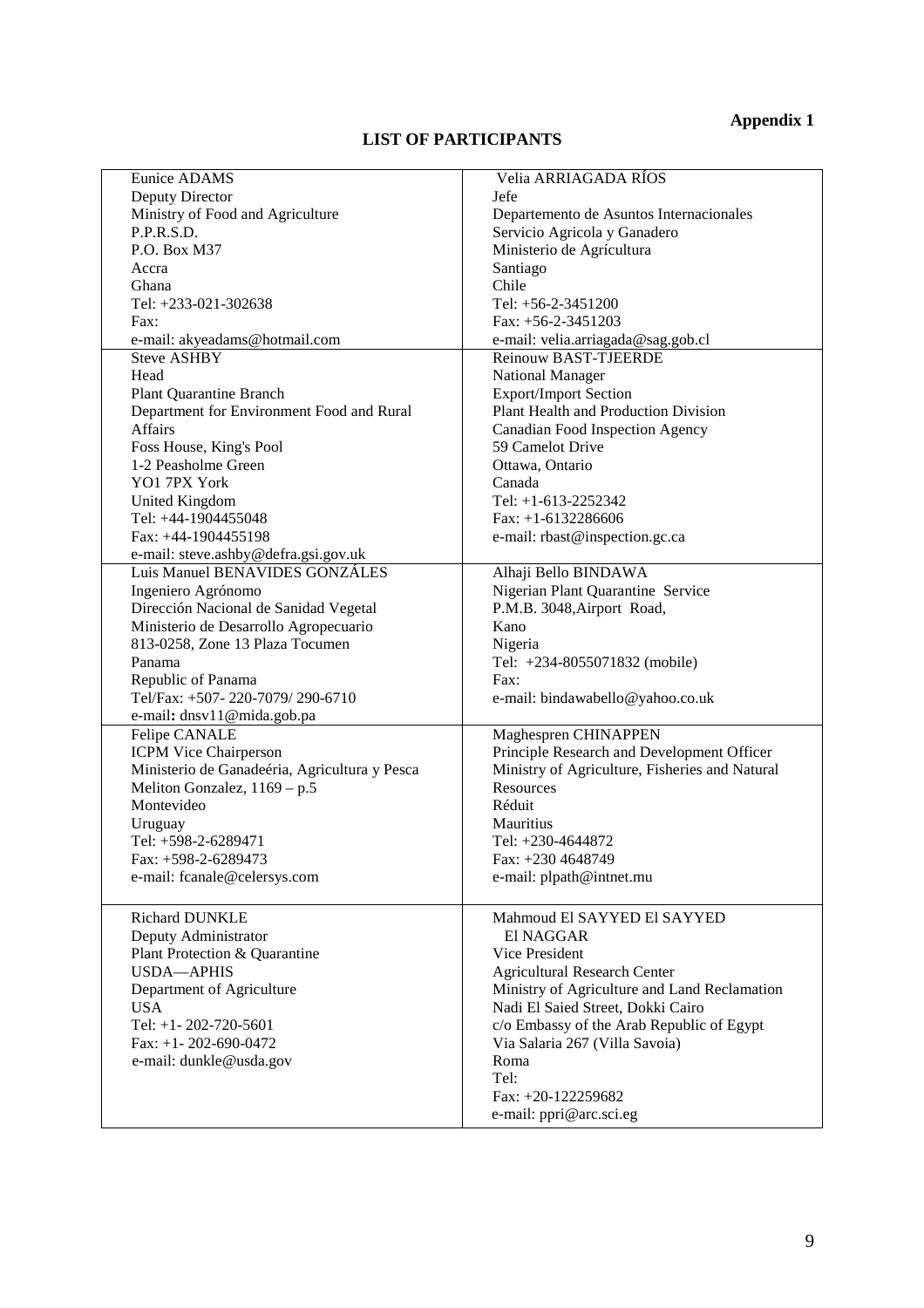| John GREIFER<br>Director<br><b>APHIS Trade Support Team</b><br>Department of Agriculture<br>Animal and Plant Health Inspection Service<br>1400 Independence Av.<br>S.W. Washington D.C. 20250<br><b>USA</b><br>Tel: +1-202-7207677<br>Fax: $+1-202-6902861$<br>e-mail: John.k.Greifer@usda.gov | Diana GUILLEN<br>Director Nacional de Protección Vegetal<br>Paseo Colón 367<br>7mo Piso<br>Ciudad Autonoma de Buenos Aires<br>Argentina<br>Tel: +54-11-43316041 ext. 1706<br>Fax: $+54-11-43425137$<br>e-mal: dnpv@sinavimo.gov.ar                                                     |
|------------------------------------------------------------------------------------------------------------------------------------------------------------------------------------------------------------------------------------------------------------------------------------------------|----------------------------------------------------------------------------------------------------------------------------------------------------------------------------------------------------------------------------------------------------------------------------------------|
| John HEDLEY<br>Principal Advisor<br><b>Biosecurity Coordination - International</b><br>Ministry of Agriculture and Forestry<br>P.O. Box 2526<br>Wellington<br>Tel: +64-4-4744170<br>$Fax: + 64-4-4702730$<br>e.mail: john.hedley@maf.govt.nz                                                   | Larry R. LACSON<br>Chief<br><b>Plant Quarantine Service</b><br><b>Bureau of Plant Industry</b><br>Department of Agriculture<br>692 San Andres St.<br>Malate, Manila<br>Philippines<br>Tel: +632 5239132/ +632 8311812<br>Fax $+632$ 5217650<br>e-mail: lacsonlr@yahoo.com              |
| <b>Ralf LOPIAN</b><br><b>ICPM</b> Chairperson<br>Senior Adviser<br>Food and Health Department<br>Ministry of Agriculture and Forestry<br>00023 Valtioneuvosto<br>Finland<br>Tel: +358-9-16052449<br>Fax: $+358-9-16052443$<br>e-mail: Ralf.Lopian@mmm.fi                                       | Lilory McCOMIE<br>Deputy Director Research, Crops<br><b>Research Division</b><br>Ministry of Agriculture, Land and Marine<br>Resources<br>CES, Centeno, Via Arima<br>Port of Spain<br>Trinidad and Tobago<br>Tel: $+868-6463778$<br>$Fax: + 868-6466747$<br>e-mail: lilory@tstt.net.tt |
| Ralf PETZOLD<br>Federal Ministry of Consumers Protection,<br>Food & Agriculture<br>Rochusstrasse, 1<br>52123 Bonn<br>Germany<br>Tel: +228-529-3527<br>Fax: +228-529-55-3595<br>e-mail: ralf.petzold@bmvel.bund.de                                                                              | Nico VAN OPSTAL<br>Deputy Director<br><b>Plant Protection Service</b><br>Ministry of Agriculture, Nature and Food Quality<br>P.O. Box 9102,7600 HC Wageningen<br><b>Netherlands</b><br>Tel: +31-3174976603<br>Fax: +31-317421701<br>e-mail: N.A.van.Opstal@pd.agro.nl                  |
| <b>Charles ZARZOUR</b><br>Chef<br>Département de l'importation et l'exportation<br>agricole<br>Ministère de l'agriculture<br>Beyrouth<br>Liban<br>Tél: +961-3666676<br>Fax: +961-8814564<br>e-mail: chzr@vitesseracing.com                                                                     |                                                                                                                                                                                                                                                                                        |